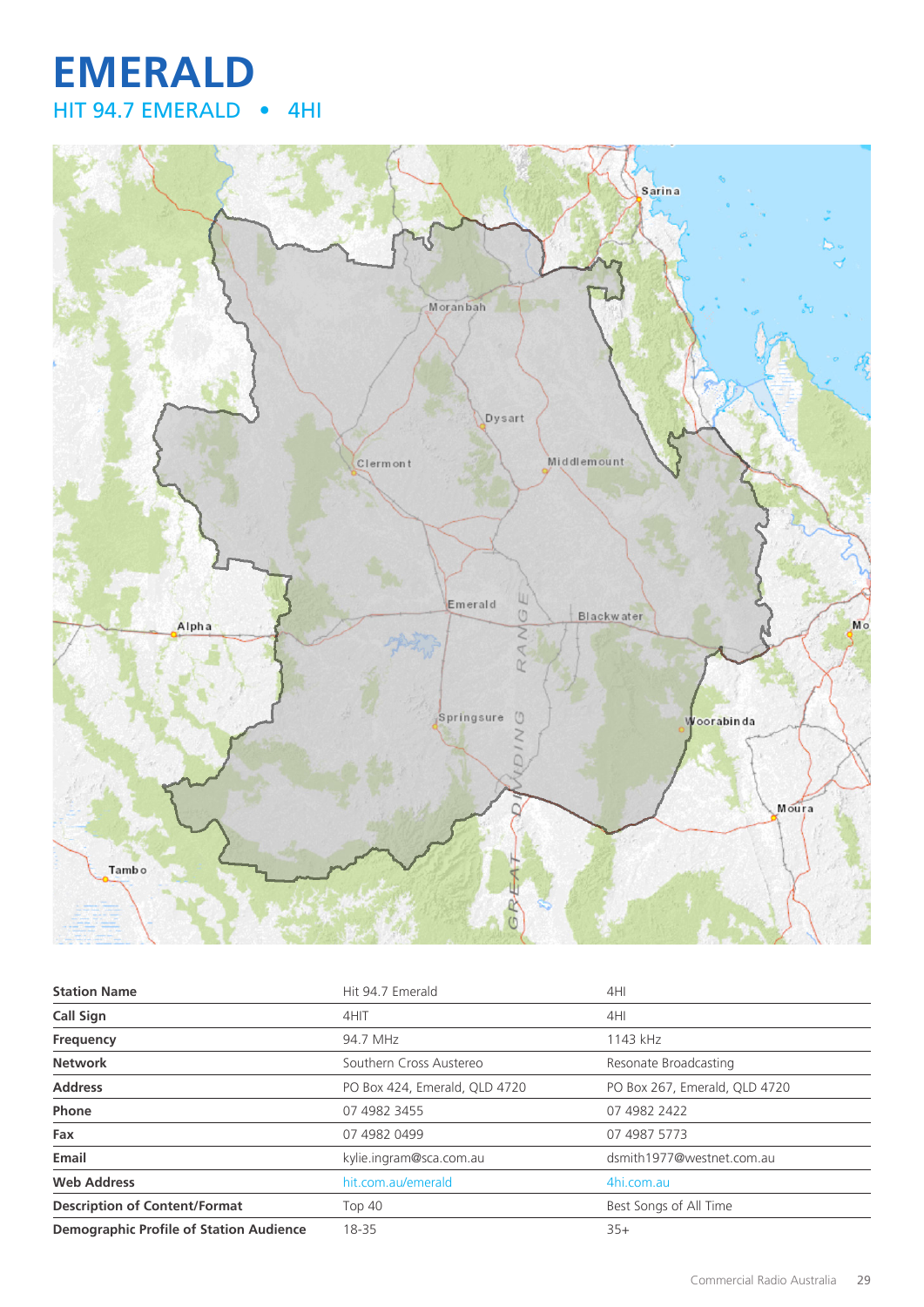Emerald is located in the Central Highlands of Queensland, about 250 kilometres west of Rockhampton on the intersection of the Gregory and Capricorn Highways. Emerald is the hub of the transport routes that service Central West Queensland, the Central Highlands and the Queensland Bowen Basin coal mining region.

Emerald is a mining town, producing coal for export. A major tourist attraction – the large Gemfields west of Emerald, incorporating the townships of Anakie, Willows, Sapphire, and Rubyvale, are renowned for their sapphires. The region supports gem fossicking, coal mining, cattle, and a variety of agricultural industries, including cotton.

In comparison to the 2011 census, the population within the radio licence area of Emerald has decreased by 4.87% to 51,582. Emerald has a very young population; 51% of families have children and 36% of the population is aged less than 25 years. The birthplace for 81% of the population was Oceania including Australian, New Zealander, Indigenous and Islander persons.

Of the 9,657 people attending an educational institution, 57% were in infants or primary, 29% were attending a secondary educational institution, 8% attending University or another tertiary institution and 6% attending TAFE. Of the 15,711 people who already have a tertiary qualification, 24% have a degree and 76% have a certificate, diploma or another tertiary qualification.

Of the total dwellings (16,014) in Emerald, 21% are owned outright and 23% are mortgaged. Private rental properties represent 46% of total dwellings. 12% of the total households (15,810) in Emerald have a household income range between \$21,000 – \$41,999pa, 17% between \$42,000 – \$77,999pa, 12% between \$78,000 – \$103,999pa, and 42% over \$104,000pa.

All major banks, car dealers, fast-food restaurants, and an extensive selection of national retail, chain and independent stores are represented in the district.

#### **AGRICULTURE**

Traditionally the district's economy has depended on agriculture, however coal mining is now a driving force.

The Emerald radio licence area holds over 1.3 million beef cattle. The area has an established feedlot industry and a modern cattle sale yard facility. The area also produces grain, cotton, as well as some sugar, nuts, beans and sweet corn. There are over 94 thousand orchard fruit and nut trees in the region.

Wheat, oats, barley, sorghum, maize and cereal are grown; in 2016 the area produced over 37 thousand tonnes of wheat for grain and 252 thousand tonnes of cereals for grain.

#### EMPLOYMENT

The majority (67%) of the labour force of 26,233 is employed full time. The main industries of employment are:

- Mining;
- Wholesale Trade/Retail Trade/Accommodation and Food Services; and
- Agriculture Forestry and Fishing.

Being a mining town, 29% of the workforce is employed in the industry.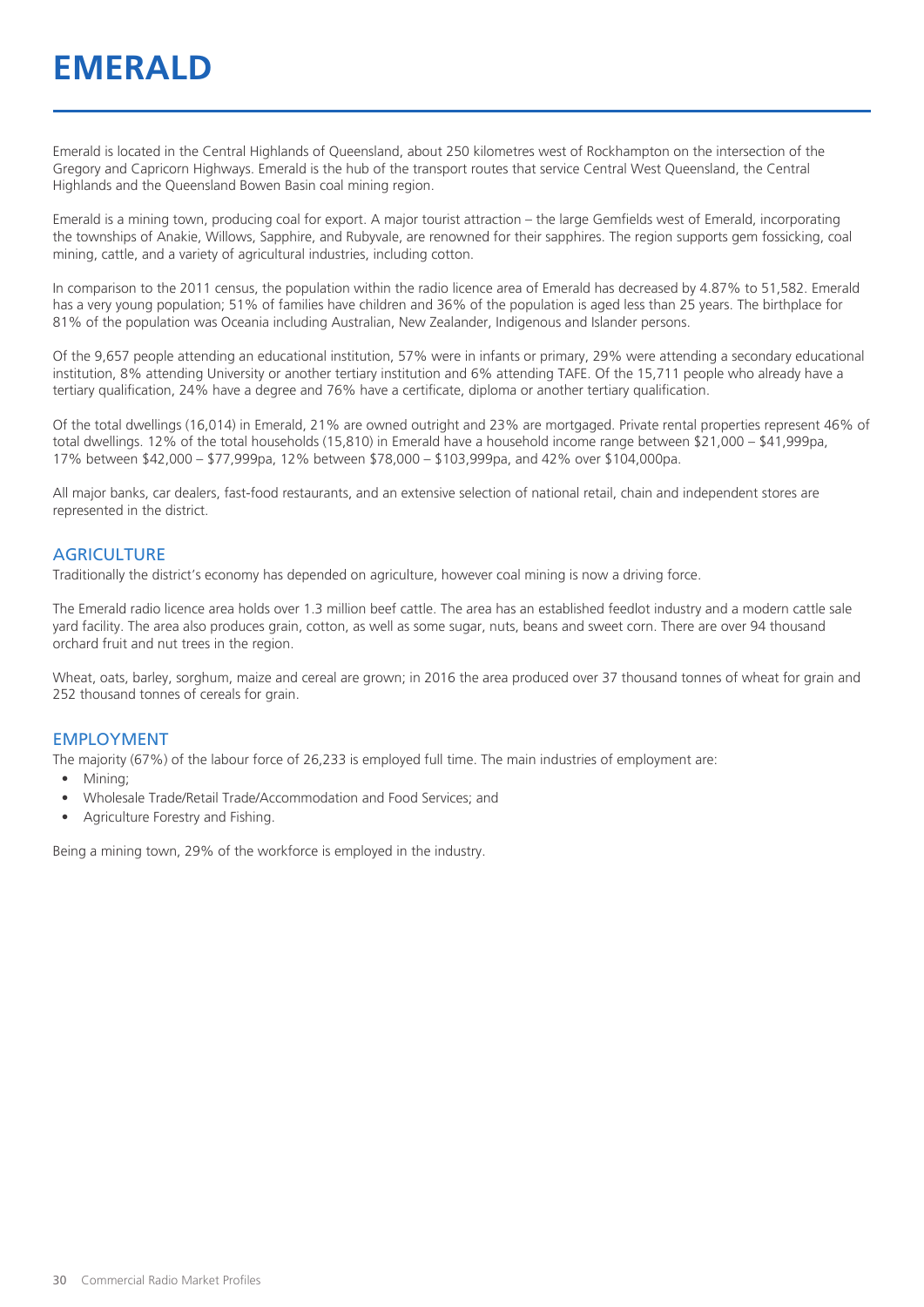# **EMERALD**

#### AGE COHORTS

| Age                   | Male   | Female | Total    | <b>Market</b><br>population |
|-----------------------|--------|--------|----------|-----------------------------|
| $10 + \gamma$ ears    | 22,721 | 19,297 | 42,018   | 81.46%                      |
| 0-9 years             | 4,840  | 4,724  | 9,564    | 18.54%                      |
| $10-17$ years         | 2,668  | 2,403  | 5,071    | 9.83%                       |
| 18-24 years           | 1,990  | 1,972  | 3,962    | 7.68%                       |
| $25-39$ years         | 6,865  | 6,188  | 13,053   | 25.31%                      |
| 40-54 years           | 6,121  | 4,982  | 11,103   | 21.52%                      |
| 55-64 years           | 3,104  | 2,237  | 5,341    | 10.35%                      |
| 65-74 years           | 1,450  | 1,053  | 2,503    | 4.85%                       |
| 75+ years             | 523    | 462    | 985      | 1.91%                       |
| Total 2011 population | 29,437 | 24,783 | 54,220   |                             |
| Total 2016 population | 27,561 | 24,021 | 51,582   | 100%                        |
| % change 2011-2016    |        |        | $-4.87%$ |                             |

#### LABOUR FORCE

| <b>Employment classification</b> | Total  | Labour force |
|----------------------------------|--------|--------------|
| Full-time employed               | 17,451 | 66.52%       |
| Part-time employed               | 5,781  | 22.04%       |
| Not stated employed              | 1,621  | 6.18%        |
| Unemployed                       | 1,380  | 5.26%        |
| <b>Total labour force</b>        | 26,233 | 100%         |

#### HOUSEHOLD INCOME

| Income range (pa)       | <b>Total</b> | Occupied<br>dwellings |
|-------------------------|--------------|-----------------------|
| $$0 - $7,749$           | 266          | 1.68%                 |
| $$7,750 - $20,999$      | 532          | 3.36%                 |
| $$21,000 - $41,999$     | 1,847        | 11.68%                |
| $$42,000 - $77,999$     | 2,691        | 17.02%                |
| $$78,000 - $103,999$    | 1,871        | 11.83%                |
| $$104,000 - $129,999$   | 2,235        | 14.14%                |
| $$130,000 - $155,999$   | 1,224        | 7.74%                 |
| $$160,000 - $181,999$   | 707          | 4.47%                 |
| $$182,000 - $207,999$   | 955          | 6.04%                 |
| $$208,000+$             | 1,514        | 9.58%                 |
| Not stated              | 1,968        | 12.45%                |
| <b>Total households</b> | 15,810       | 100%                  |

#### FAMILY STRUCTURE

| <b>Type of family</b>         | Total  | <b>Total families</b> |
|-------------------------------|--------|-----------------------|
| Couple families - Children    | 6,116  | 51.24%                |
| Couple families - No children | 4.372  | 36.63%                |
| Single parents                | 1,370  | 11.48%                |
| Other families                | 79     | 0.66%                 |
| <b>Total families</b>         | 11,937 | 100%                  |

### **OCCUPATION**

| <b>Employment classification</b>                                     | <b>Total</b> | <b>Occupations</b> |
|----------------------------------------------------------------------|--------------|--------------------|
| Managers/Professionals                                               | 6,508        | 26.23%             |
| Technicians & trade workers/<br>Community & personal service workers | 6,136        | 24.73%             |
| Clerical & administrative workers                                    | 2,484        | 10.01%             |
| Sales workers                                                        | 1,476        | 5.95%              |
| Machinery operators & drivers/Labourers                              | 7.861        | 31.68%             |
| Not stated                                                           | 348          | $1.4\%$            |
| <b>Total</b>                                                         | 24,813       | 100%               |

#### INDUSTRY

| Industry                                                                                                      | Total  | Workforce |
|---------------------------------------------------------------------------------------------------------------|--------|-----------|
| Agriculture, forestry & fishing                                                                               | 3,531  | 14.5%     |
| Mining                                                                                                        | 6,970  | 28.62%    |
| Manufacturing/Electricity, gas, water &<br>waste services/Construction                                        | 1,900  | 7.8%      |
| Wholesale trade/Retail trade/<br>Accommodation & food services                                                | 3,579  | 14.7%     |
| Transport, postal & warehousing/<br>Information, media & communications                                       | 1,107  | 4.55%     |
| Financial & insurance services/<br>Rental hiring & real estate services/<br>Administration & support services | 1.126  | 4.62%     |
| Professional scientific & technical services                                                                  | 439    | $1.8\%$   |
| Public administration & safety                                                                                | 1,007  | 4.13%     |
| Education & training/Health care &<br>social assistance                                                       | 2,921  | 11.99%    |
| Arts & recreation services                                                                                    | 82     | 0.34%     |
| Other services                                                                                                | 936    | 3.84%     |
| Not stated                                                                                                    | 756    | $3.1\%$   |
| Total                                                                                                         | 24,354 | 100%      |

#### ANNUAL HOUSEHOLD EXPENDITURE

| <b>Product or service</b>            | $$000's$ (pa) |
|--------------------------------------|---------------|
| Food & non-alcoholic beverages       | 183,068       |
| Alcoholic beverages                  | 26,356        |
| Clothing & footwear                  | 33,630        |
| Household furnishings & equipment    | 44,030        |
| Furniture & floor coverings          | 13,433        |
| Household appliances                 | 11,212        |
| Household services & operation       | 37,351        |
| Medical care & health expenses       | 65,475        |
| Motor vehicle purchase               | 45,831        |
| Motor vehicle running costs          | 115,648       |
| Recreation                           | 136,867       |
| Recreational & educational equipment | 34,216        |
| Holidays                             | 59,994        |
| Personal care                        | 23,146        |